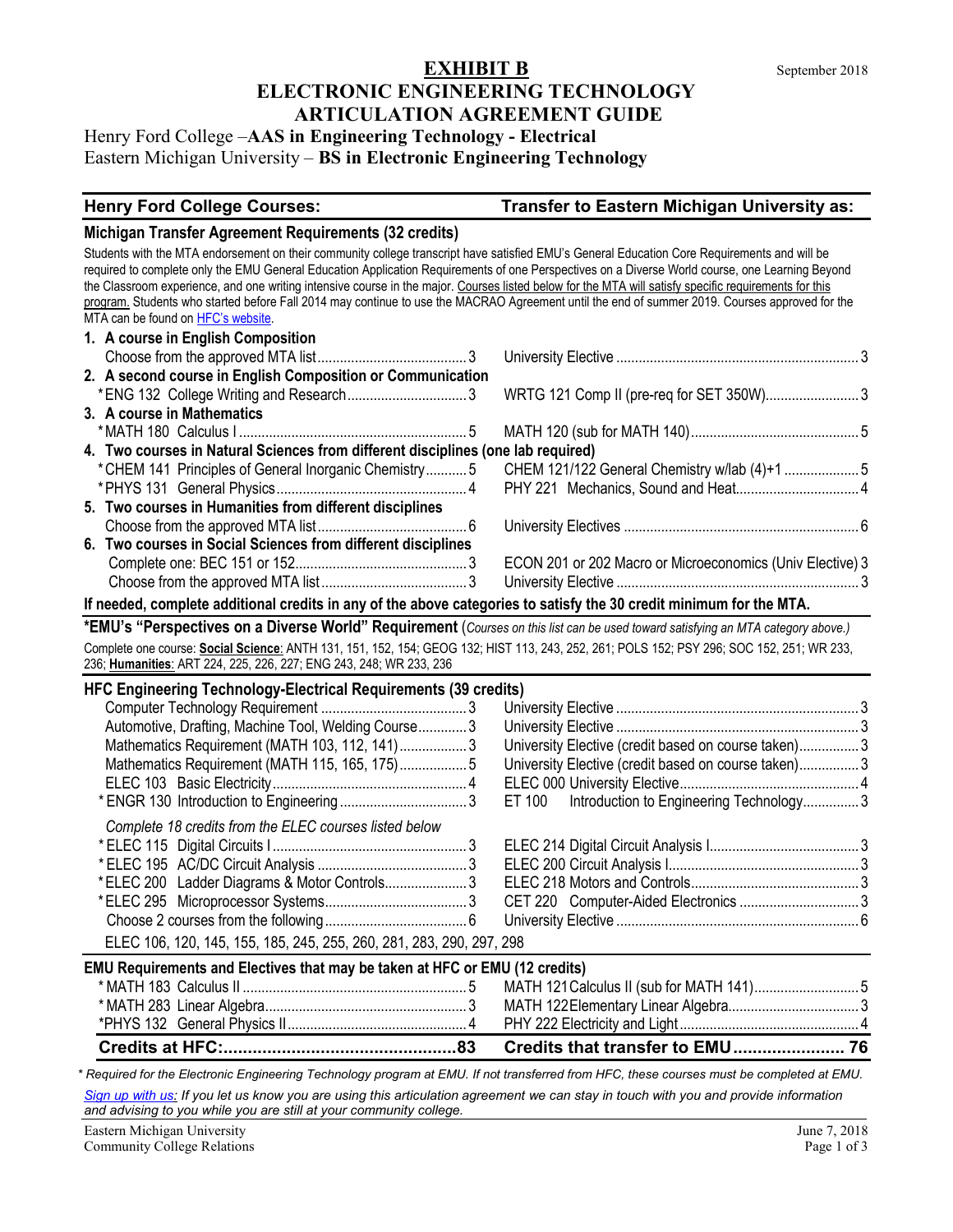# **EXHIBIT B** September 2018 **ELECTRONIC ENGINEERING TECHNOLOGY ARTICULATION AGREEMENT GUIDE**

Henry Ford College –**AAS in Engineering Technology - Electrical** Eastern Michigan University – **BS in Electronic Engineering Technology**

### **Completion of the Electronic Engineering Technology Program at EMU**

| <b>Major Requirements</b>         |                                                         | (48 credits) |  |  |  |
|-----------------------------------|---------------------------------------------------------|--------------|--|--|--|
| <b>CET 151</b>                    | Intro to Computing in Engineering Tech 3                |              |  |  |  |
| <b>CET 427</b>                    | Programmable Logic Controller3                          |              |  |  |  |
| <b>ELEC 210</b>                   |                                                         |              |  |  |  |
| <b>ELEC 300</b>                   | Analog Circuit Analysis I3                              |              |  |  |  |
| <b>ELEC 310</b>                   | Analog Circuit Analysis II3                             |              |  |  |  |
| <b>ELEC 314</b>                   | Digital Circuit Analysis II 3                           |              |  |  |  |
| <b>ELEC 320</b>                   |                                                         |              |  |  |  |
| <b>ELEC 326</b>                   | Transform Circuit Analysis with Calculus3               |              |  |  |  |
|                                   | <sup>1</sup> ELEC 387L4Co-op in Electronic Technology 3 |              |  |  |  |
| <b>ELEC 415</b>                   | Communication Circuits3                                 |              |  |  |  |
| <b>ELEC 420</b>                   | Advanced Microprocessors 3                              |              |  |  |  |
| <b>ELEC 426</b>                   | Control Systems Engineering 3                           |              |  |  |  |
| <b>ELEC 450</b>                   |                                                         |              |  |  |  |
| QUAL 320                          | Industrial Quality Control 3                            |              |  |  |  |
|                                   | SET 350W Engineering Communication3                     |              |  |  |  |
|                                   | Choose one course from the following: 3                 |              |  |  |  |
|                                   | MET 211 Statics (3)                                     |              |  |  |  |
|                                   | MET 314 Applied Thermodynamics & Heat Transfer(3)       |              |  |  |  |
|                                   |                                                         |              |  |  |  |
|                                   |                                                         |              |  |  |  |
| Minimum Credits to Graduate:  124 |                                                         |              |  |  |  |

#### **Suggested Sequence for completing the program:**

*Courses may not be offered every semester. Consult with the program coordinator to develop a program of study.* 

*MATH 120 (MATH 180 at HFC) is pre or co-requisite to ELEC 210. MATH 121 (MATH 183 at HFC) is pre or co-requisite to ELEC 310*

| <b>Fall Semester</b>                   |                                                   | (12 credits)          |  |  |  |
|----------------------------------------|---------------------------------------------------|-----------------------|--|--|--|
|                                        |                                                   |                       |  |  |  |
|                                        |                                                   |                       |  |  |  |
|                                        | ELEC 320 F, pre-reqs: ELEC 214 and CET 1513       |                       |  |  |  |
|                                        |                                                   |                       |  |  |  |
|                                        | MET 211 Statics (3)                               |                       |  |  |  |
|                                        | MET 314 Applied Thermodynamics & Heat Transfer(3) |                       |  |  |  |
| <b>Winter Semester</b>                 |                                                   | $(9 \text{ credits})$ |  |  |  |
|                                        |                                                   |                       |  |  |  |
|                                        |                                                   |                       |  |  |  |
|                                        |                                                   |                       |  |  |  |
| <b>Fall Semester</b><br>(12 credits)   |                                                   |                       |  |  |  |
|                                        |                                                   |                       |  |  |  |
|                                        | ELEC 326 F, pre-reqs: ELEC 210 and MATH 120 3     |                       |  |  |  |
|                                        |                                                   |                       |  |  |  |
|                                        |                                                   |                       |  |  |  |
| <b>Winter Semester</b><br>(12 credits) |                                                   |                       |  |  |  |
|                                        |                                                   |                       |  |  |  |
|                                        | ELEC 426 W, pre-reqs: ELEC 326 and MATH 121  3    |                       |  |  |  |
|                                        | ELEC 450 W, pre-regs: ELEC 420 and 4153           |                       |  |  |  |
|                                        | SET 350W F, W, pre-req: WRTG 1213                 |                       |  |  |  |

*<sup>1</sup> ELEC 387 may be waived if student has work experience in this field, however, one LBC experience or course must be completed to graduate. See program advisor for suggestions.*